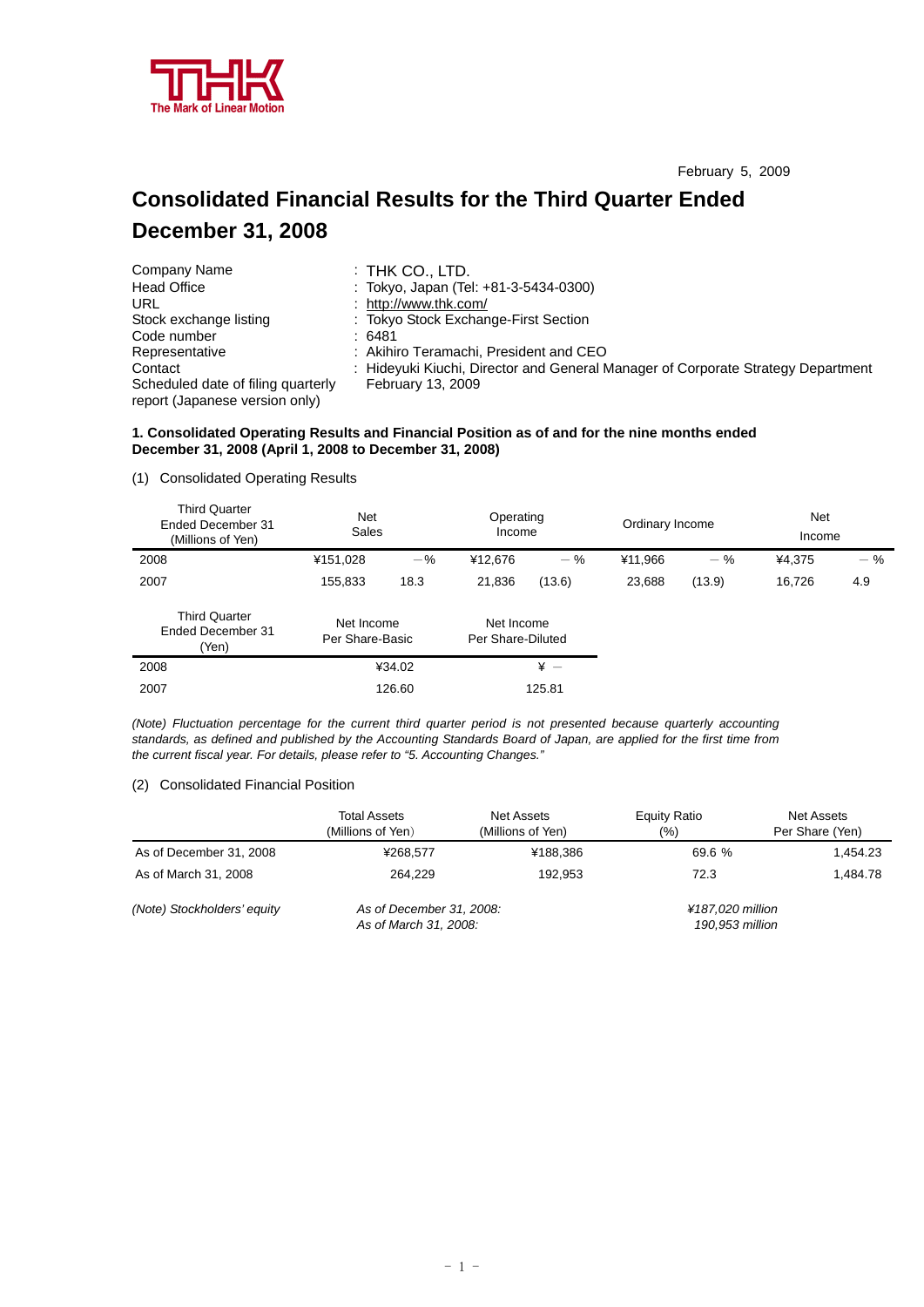# **2. Dividends**

|                  | Dividend Per Share (Yen)                     |                                                    |                                                  |          |       |  |  |
|------------------|----------------------------------------------|----------------------------------------------------|--------------------------------------------------|----------|-------|--|--|
|                  | <b>First Quarter</b><br>End as of<br>June 30 | <b>Second Quarter</b><br>End as of<br>September 30 | <b>Third Quarter</b><br>End as of<br>December 31 | Year end | Total |  |  |
| 2008 (Actual)    |                                              | 18.00                                              |                                                  | 18.00    | 36.00 |  |  |
| 2009 (Actual)    |                                              | 12.00                                              |                                                  | n/a      | n/a   |  |  |
| 2009 (Projected) | n/a                                          | n/a                                                | n/a                                              | 8.00     | 20.00 |  |  |

*(Note) Change in dividend projection: Yes* 

#### **3. Forecasts for the year ending March 31, 2009 (April 1, 2008 to March 31, 2009)**

|                               | Net<br>Sales<br>(Millions of Yen) | Operating<br>Income<br>(Millions of Yen) | Ordinary<br>Income<br>(Millions of Yen) | Net<br>Income<br>(Millions of Yen) | Net Income<br>per Share<br>(Yen) |
|-------------------------------|-----------------------------------|------------------------------------------|-----------------------------------------|------------------------------------|----------------------------------|
| Year ending March 31,<br>2009 |                                   |                                          |                                         |                                    |                                  |
| (amount)                      | ¥179.000                          | ¥7.400                                   | ¥6,300                                  | ¥0                                 | ¥0.00                            |
| (percentage)                  | $(14.2)\%$                        | (72.5)%                                  | (76.7)%                                 | $(100.0)\%$                        | n/a                              |

*(Note 1) Changes in forecasts made at this quarter period: Yes* 

*(Note 2) The above forecasts are based upon the information currently available at the time of the announcement of this report. Actual performance may differ from the estimates due to various unforeseen factors.* 

*(Note 3) For assumptions used for the forecasts, as well as policies and precaution for using the forecasts, please refer*  to "3. Forecasts for the fiscal year ending March 31, 2009" in Management's Discussion and Analysis on page 8. *The forecasts for the fiscal year ending March 31, 2009 that announced on November 12, 2008 have been amended and reported therein.* 

#### **4**.**Other Financial Information**

- (1) Significant change in scope of consolidation: None
- (2) Simplified or particular accounting treatment for quarterly financial statements:

a. Determination of allowance for bad debts

-As no significant change is noted, allowance for bad debts is determined based on the credit loss percentage as of the previous year-end.

#### b. Measurement of inventories

-Physical count of inventories for quarterly-end does not cover all of inventories, however, inventories are stated by amount reasonably calculated based on the physical count performed at the previous year-end.

#### c. Depreciation expense

-For assets depreciated using the declining balance method, depreciation expenses applicable to the fiscal year are calculated on a pro-rata basis.

d. Income tax payable and deferred tax assets/liabilities

-In determination of income taxes payable, taxable or deductible items to be incorporated in calculation are limited to that material.

-Basically, deferred taxes are determined based on the forecast and tax planning prepared as of the previous year-end. If significant changes are noted in temporary differences or business environment thereafter, the impact of such changes will be reflected in the forecasts, tax planning, and determination of deferred tax assets.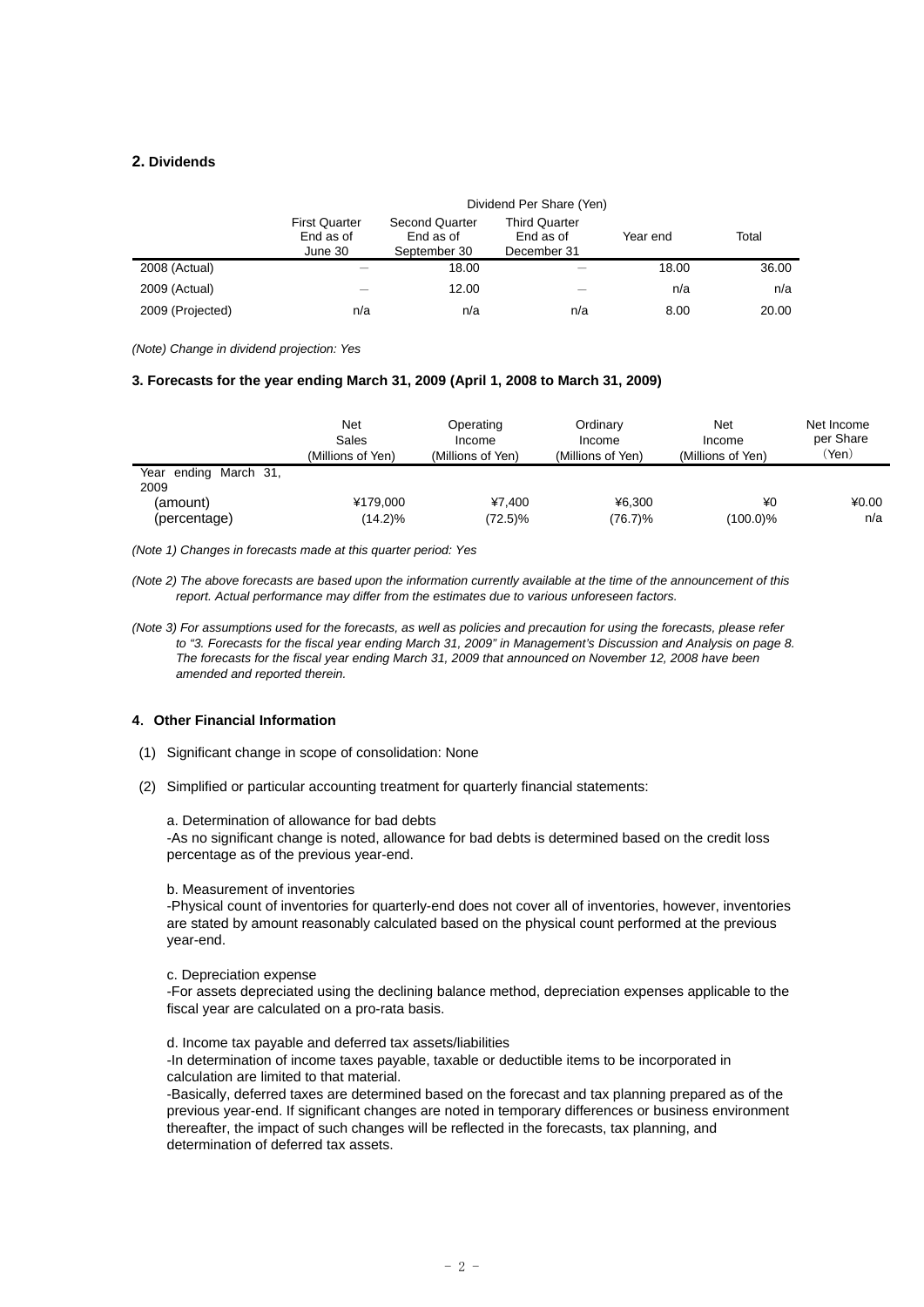e. Tax expense

-Certain consolidated subsidiaries calculate their income taxes based on the estimated effective tax rates applicable to the current fiscal year.

(3) Changes in accounting policy/treatment/presentation manner due to:

| a. Changes in accounting standards | Please refer to "5. Accounting Changes" |
|------------------------------------|-----------------------------------------|
| b. Other changes                   | Please refer to "5. Accounting Changes" |
|                                    |                                         |

(4) Number of shares

| a. | Common stock issued, including treasury<br>stock, as of:     | December 31, 2008                   | (shares)<br>133,856,903 |
|----|--------------------------------------------------------------|-------------------------------------|-------------------------|
|    |                                                              | March 31, 2008                      | 133,856,903             |
| b. | Treasury stock as of:                                        | December 31, 2008<br>March 31, 2008 | 5,252,222<br>5,249,554  |
| C. | Average number of common stock for the<br>nine months ended: | December 31, 2008                   | 128,606,279             |
|    |                                                              | December 31, 2007                   | 132,119,406             |

#### **5. Accounting Changes**

- (1) On March 14, 2007, the Accounting Standards Board of Japan (hereinafter the "ASBJ") published a new accounting standard for quarterly financial reporting and its implementation guidance. In addition, on August 7, 2008, Financial Services Agency of Japan announced new regulations to revise the existing "Rules of Consolidated Quarterly Financial Statements," with early adoption permitted. THK CO., LTD. (hereinafter the "Company") adopted these new accounting standards as of April 1, 2008. The accompanying consolidated financial statements are prepared in accordance with the revised "Rules of Consolidated Quarterly Financial Statements."
- (2) Prior to April 1, 2008, inventories had been stated at cost, determined principally by the cost method. On July 5, 2006, the ASBJ issued ASBJ Statement No. 9, "Accounting Standard for Measurement of Inventories," which is effective for fiscal years beginning on or after April 1, 2008 with early adoption permitted. This standard requires that inventories held for sale in the ordinary course of business be measured at the lower of cost or net selling value, which is defined as the selling price less additional estimated manufacturing costs and estimated direct selling expenses.

The Company adopted the new accounting standard for measurement of inventories as of April 1, 2008. The effect of adopting this accounting standard was to decrease gross profit, operating income, ordinary income, and income before income taxes and minority interests for the third quarter ended December 31, 2008 by ¥471 million.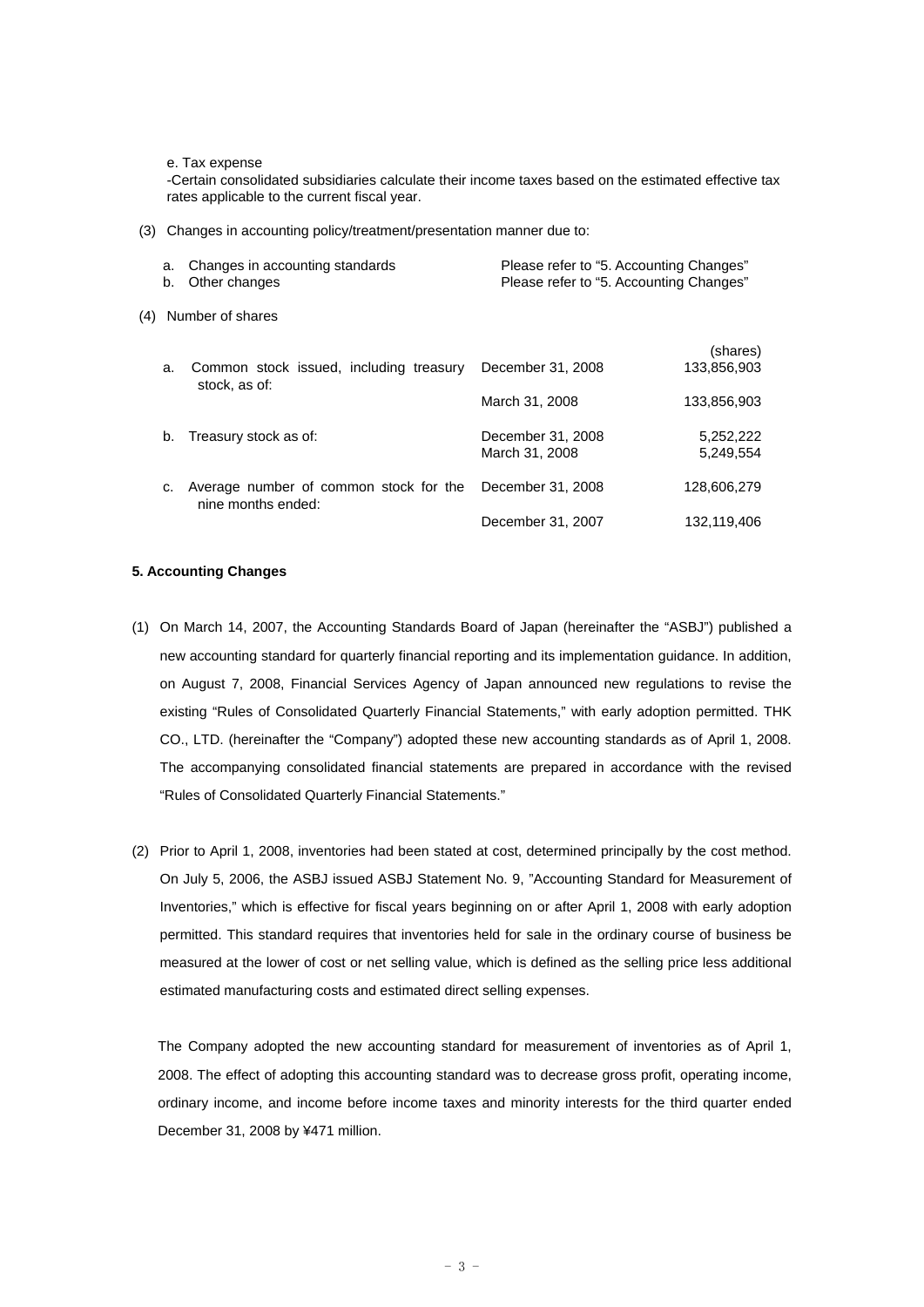- (3) Prior to April 1, 2008, under Japanese accounting standards, a company could use the financial statements of its foreign subsidiaries which had been prepared in accordance with generally accepted accounting principles in their respective jurisdictions for its consolidation process unless they were clearly unreasonable. On May 17, 2006, the ASBJ issued ASBJ Practical Issues Task Force No. 18, "Practical Solution on Unification of Accounting Policies Applied to Foreign Subsidiaries for the Consolidated Financial Statements." The new standard prescribes: (1) the accounting policies and procedures applied to a parent company and its subsidiaries for similar transactions and events under similar circumstances should in principle be unified for the preparation of the consolidated financial statements, (2) financial statements prepared by foreign subsidiaries in accordance with either International Financial Reporting Standards or the generally accepted accounting principles in the United States tentatively may be used for the consolidation process, (3) however, the following items should be adjusted in the consolidation process so that net income is accounted for in accordance with Japanese accounting standards unless they are immaterial;
	- (a) Amortization of goodwill
	- (b) Actuarial gains and losses of defined benefit plans recognized outside profit or loss
	- (c) Capitalization of intangible assets arising from development phases

(d) Fair value measurement of investment properties, and the revaluation model for property, plant and equipment, and intangible assets

- (e) Retrospective application when accounting policies are changed
- (f) Accounting for net income attributable to a minority interest

The new task force is effective for fiscal years beginning on or after April 1, 2008 with early adoption permitted. The Company adopted the new accounting standard as of April 1, 2008. This accounting change did not have a material effect on the accompanying consolidated statements of income. However, ¥73 million was added up to the beginning balance of retained earnings as of April 1, 2008 due to effect of this accounting change.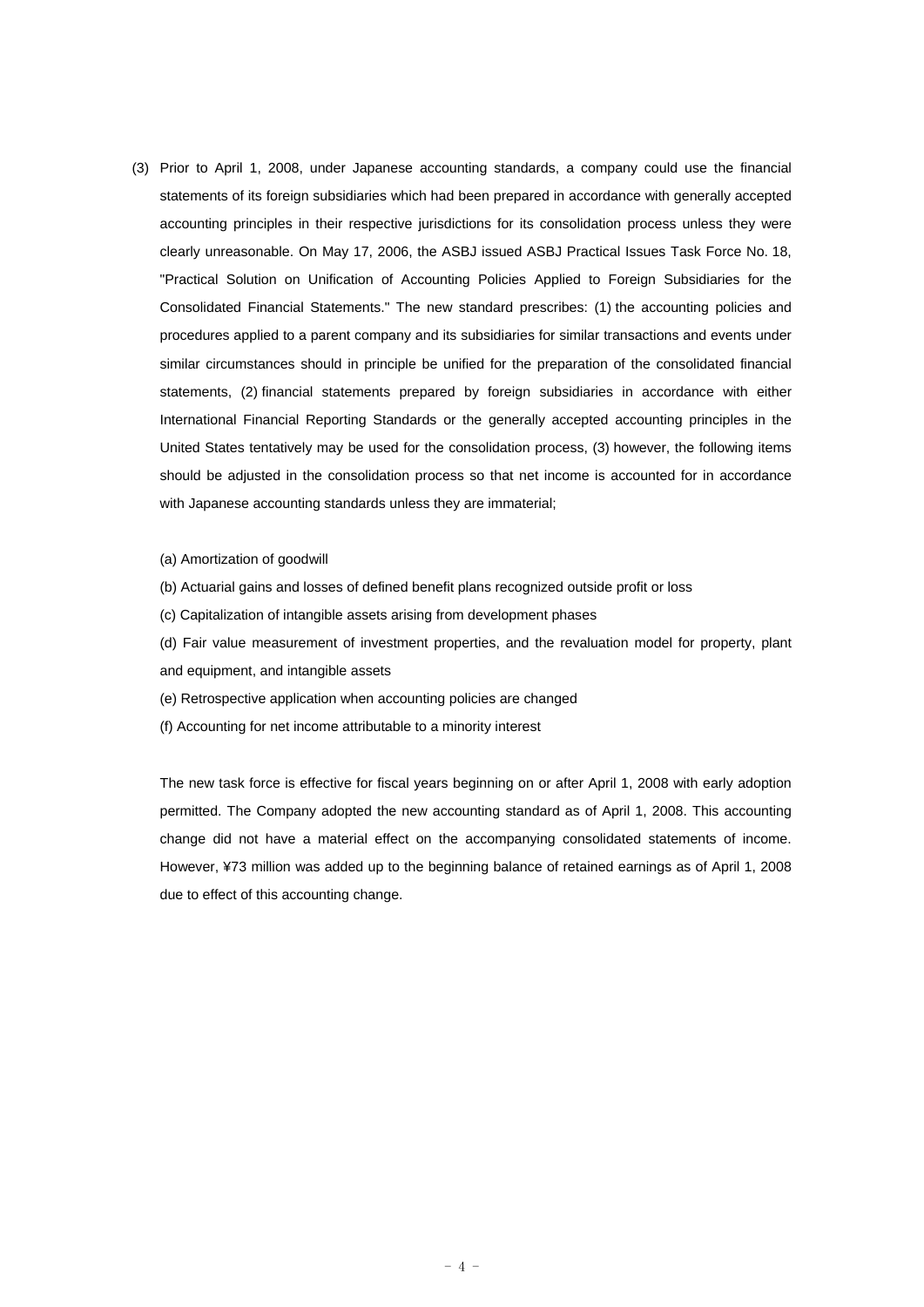(4) On March 30, 2007, the ASBJ issued ASBJ Statement No. 13, "Accounting Standard for Lease Transactions," which revised the existing accounting standard for lease transactions issued on June 17, 1993. The revised accounting standard for lease transactions is effective for fiscal years beginning on or after April 1, 2008 with early adoption permitted.

Under the existing accounting standard, finance leases that deem to transfer ownership of the leased property to the lessee are to be capitalized. However, other finance leases are permitted to be accounted for as operating lease transactions if certain "as if capitalized" information is disclosed in the notes to the lessee's financial statements. The revised accounting standard requires that all finance lease transactions be capitalized recognizing lease assets and lease obligations in the balance sheet.

The Company adopted this revised accounting standard as of April 1, 2008. This accounting change did not have a material effect on the accompanying consolidated statements of income. Depreciation of lease assets of the Company is computed by the straight-line method over the leasing period with no residual value.

# **For reference:**

Non-consolidated forecasts for the year ending March 31, 2009 (April 1, 2008 to March 31, 2009)

|                               | Net<br>Sales<br>(Millions of Yen) | Operating<br>Income<br>(Millions of Yen) | Ordinary<br>Income<br>(Millions of Yen) | Net<br>Income<br>(Millions of Yen) | Net Income<br>per Share<br>'Yen) |
|-------------------------------|-----------------------------------|------------------------------------------|-----------------------------------------|------------------------------------|----------------------------------|
| Year ending March 31,<br>2009 |                                   |                                          |                                         |                                    |                                  |
| (amount).                     | ¥111.000                          | ¥7.100                                   | ¥5.500                                  | ¥1.500                             | ¥11.66                           |
| (percentage)                  | $(21.4)\%$                        | $(67.6)\%$                               | (78.0)%                                 | $(92.0)\%$                         | n/a                              |

#### **6. Other Information**

All the figures in this report except per share information are rounded down to the nearest million.

This information is summarized and translated from the original Japanese version submitted to the Tokyo Securities Exchange in accordance with its disclosure rules and presentation manners, which are different from those applied in the annual reports of the Company due to reclassification and rearrangement made therein. This English translation is intended solely for the convenience of readers outside Japan, and not intended in any way to substitute or replace the original Japanese version. If there is any discrepancy between the original Japanese version and this translation, the original Japanese version shall supersede all information in this translation. All the figures in this report are unaudited.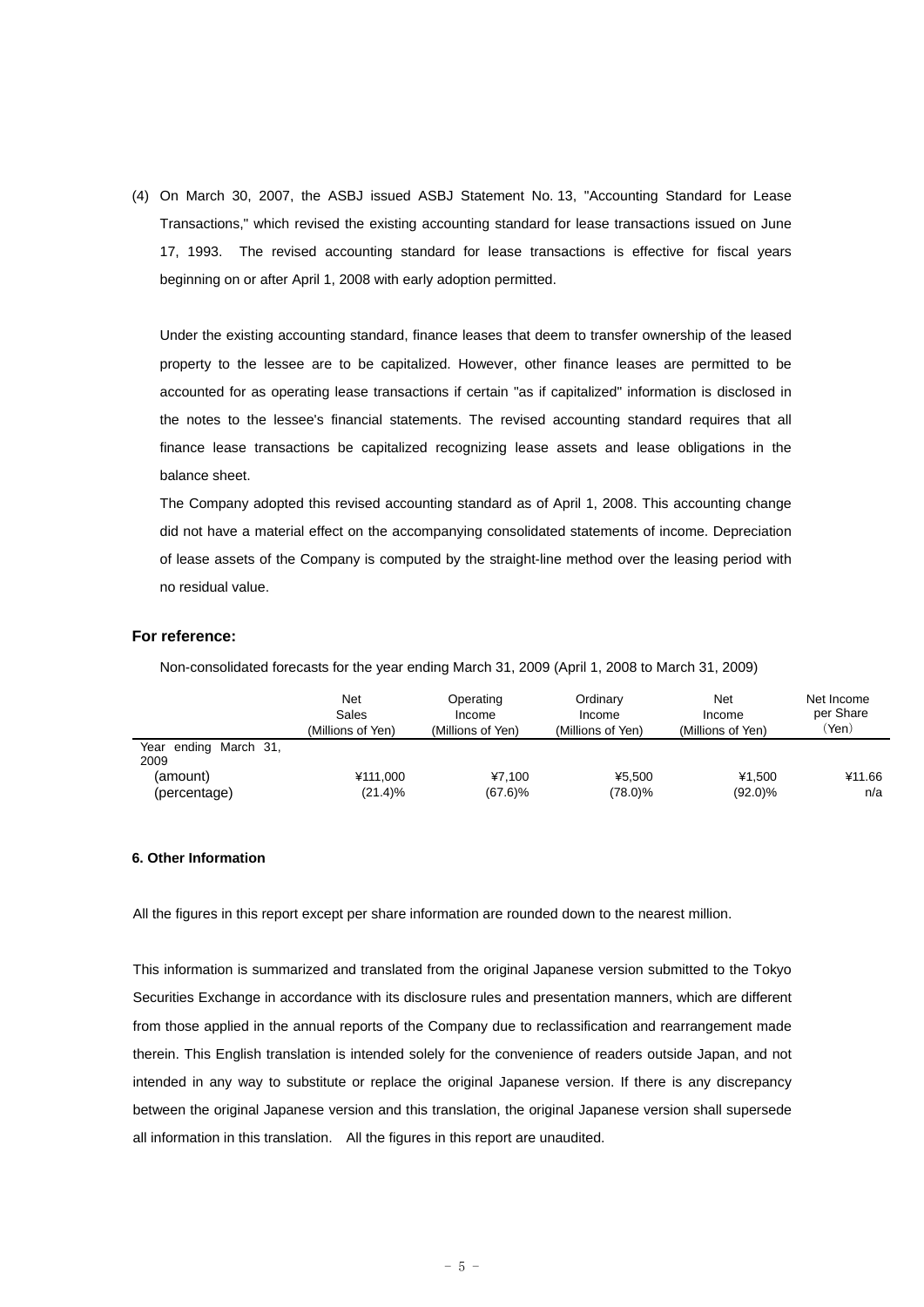# **Management's Discussion and Analysis**

**1. Operating results (From April 1, 2008 to December 31, 2008)** 

At the beginning of the third quarter of this fiscal year, the mood of slowdown was spreading in the world economy due to unstable financial market caused by the subprime loan problem. The financial anxiety, which was amplified by failure of U.S. major financial institutions, has been rippled across the real economy in the latter half of this quarter. In Japan, decreasing exports and capital investments led the economy to a recession phase. Looking at the overseas economy, not only developed countries but emerging countries such as China have also turned downward.

Under these circumstances, THK group has made efforts to strengthen its structure to be able to expand its business performance stably on a long-term basis, while mitigating business risks such as external environment changes by enlarging its business areas under the policies of "Full-scale Globalization" and "development into new business areas." However, market demands decreased due to the change in the economic environment much more drastically than we have assumed. As a result, net sales for the nine months stood at ¥151,028 million, a decrease of ¥4,804 million or 3.1% as compared to the third quarter of the previous fiscal year.

In Japan, while heightened sense of uncertainty has made capital investments decreased and product activities remained weak in the latter half of the third quarter period, sales to the machine tool industry and to the electronics industry decreased as compared to the previous third quarter period. As a result, net sales in Japan decreased as compared to the previous third quarter period.

In the Americas, while electronics and transportation equipment industries have been in an adjustment phase, our sales division and production division made efforts in an integrated manner to cultivate new customers as well as to expand transactions with existing customers. Although the region succeeded in increasing sales to the machine tool industry, however, net sales finally decreased due primary to unfavorable sales to the electronics industry and to the transportation equipment industry, as well as to the effect of weak dollar and strong yen.

In Europe, similar to the Americas region, our sales division and production division made efforts to develop business activities in a concerted manner. As a result, they succeeded in overall increase in net sales, especially to the machine tool industry and to the general machinery industry.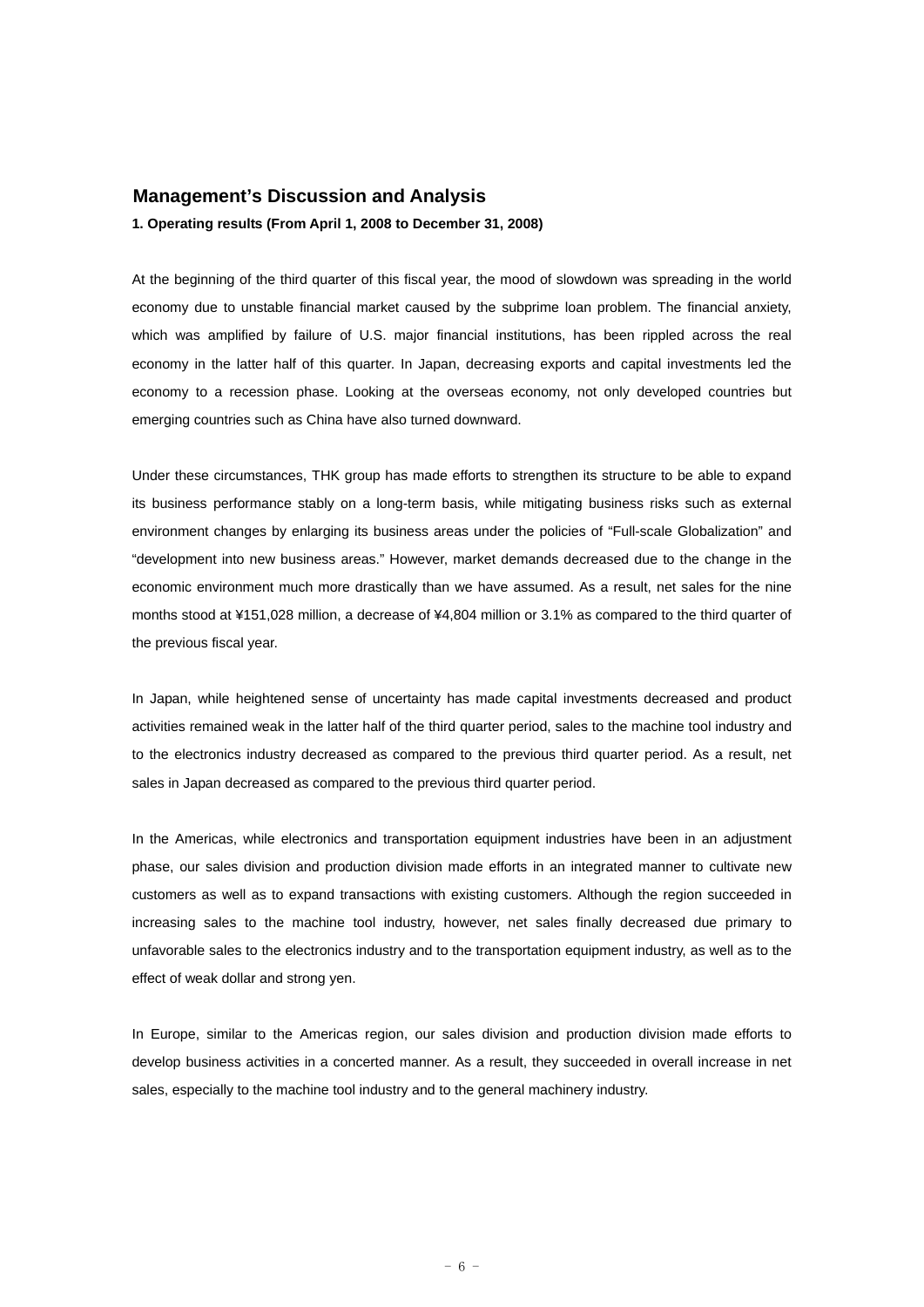In Asia and other area, our group companies made aggressive efforts to develop business activities such as enhancing sales channels. As a result, they succeeded in increasing net sales especially to the machine tool industry in China. In Taiwan, while export market of local machine tool manufacturers has been expanding, our group companies made efforts to increase transactions with existing customers. As a result, they also succeeded in increasing net sales mainly to the machine tool industry. Finally, net sales in Asia and other area also increased due to the reasons above.

On the cost front, THK group made continuous efforts to improve its productivity by increasing the yield percentage of raw materials and reduction of production lead-time. The cost to sales ratio, however, rose 4.6% from the previous third quarter period to 70.9% due to higher raw material price and to decreasing sales led by the drastic change in the external economic environment in the latter half of the period. Selling, general and administrative expenses went up ¥492 million (1.6%) from the previous third quarter period to ¥31,215 million, due to increase in personnel expenses associated with reinforcing our strengthening of sales forces especially in China, and to rising freight charges. The ratio to net sales also rose 1.0% from the previous third quarter period to 20.7%. As a result, operating income decreased by ¥9,160 million (42.0%) to ¥12,676 million and its ratio to net sales dropped by 5.6% from the previous third quarter period to 8.4%. Net non-operating expenses stood at ¥710 million due mainly to foreign exchange losses. As a result, ordinary income for the third quarter period was ¥11,966 million, decreased by ¥11,722 million (49.5%) from the previous third quarter period. Net income for the third quarter period stood at ¥4,375 million, decreased by ¥12,350 million (73.8%) from the previous third quarter period, because of additional losses and expenses incurred such as a partial reversal of deferred tax assets.

#### **2. Financial position (As of December 31, 2008)**

Total assets stood at ¥268,577 million, ¥4,348 million more than the previous fiscal year-end, due mainly to increase in cash and bank deposits.

Although bonds were redeemed in this third quarter, total liabilities stood at ¥80,191 million, ¥8,915 million more than the previous fiscal year-end, due mainly to increase in short-tem bank loans.

Net assets stood at ¥188,386 million, ¥4,566 million less than the previous fiscal year-end, due mainly to decrease in foreign currency translation adjustments.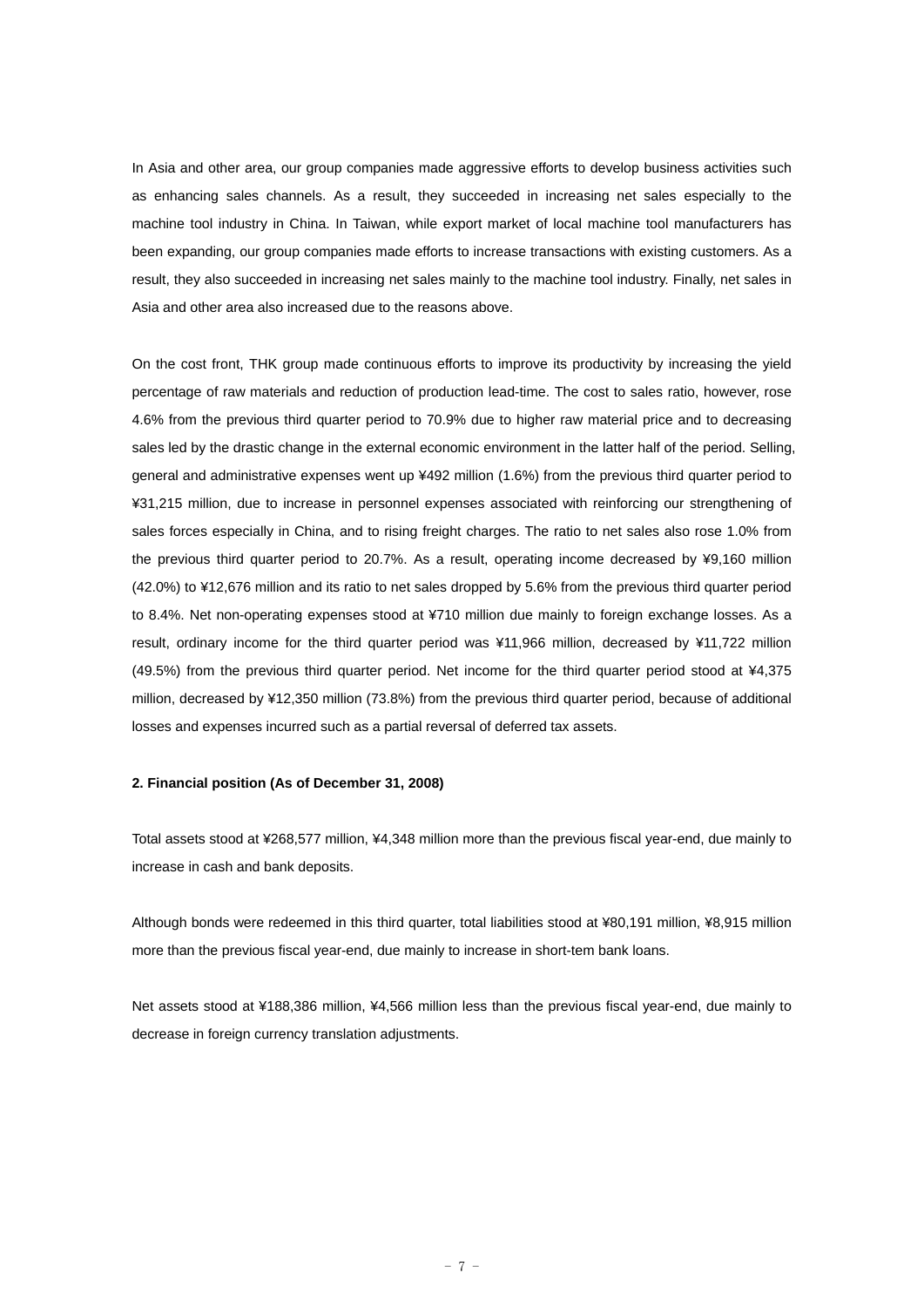# **3. Forecasts for the fiscal year ending March 31, 2009**

There is now greater uncertainty over the economic environment due to unstable financial market that is spreading to the real economy. In this circumstance, considering the actual operating results for this third quarter and current sales-order situation, the forecasts for the fiscal year ending March 31, 2009 that announced on November 12, 2008 have been amended as follows:

#### -Consolidated

|                               | <b>Net Sales</b><br>(Millions of Yen) | Operating Income<br>(Millions of Yen) | Ordinary Income<br>(Millions of Yen) | Net Income<br>(Millions of Yen) |
|-------------------------------|---------------------------------------|---------------------------------------|--------------------------------------|---------------------------------|
| Announced on Nov. 12          | ¥192.000                              | ¥13.500                               | ¥14.500                              | ¥6,800                          |
| Adjusted                      | 179.000                               | 7.400                                 | 6.300                                | $\Omega$                        |
| Fluctuation (Millions of Yen) | (13,000)                              | (6, 100)                              | (8,200)                              | (6,800)                         |
| Fluctuation (%)               | (6.8)%                                | $(45.2)\%$                            | $(56.6)\%$                           | (100.0)%                        |

*(Note) Exchange rates assumed and used for above forecasts are as follows:* 

*Average rates for the year ended December 31, 2008 (January 1, 2008 to December 31, 2008) U.S.dollar 1=¥103.46 Euro 1=¥152.44* 

*(The closing date of foreign consolidated subsidiaries is December 31.)* 

#### -Non consolidated

|                               | Net Sales<br>(Millions of Yen) | Operating Income<br>(Millions of Yen) | Ordinary Income<br>(Millions of Yen) | Net Income<br>(Millions of Yen) |
|-------------------------------|--------------------------------|---------------------------------------|--------------------------------------|---------------------------------|
| Announced on Nov. 12          | ¥126,000                       | ¥12.900                               | ¥12.600                              | ¥6.400                          |
| Adjusted                      | 111,000                        | 7.100                                 | 5.500                                | 1,500                           |
| Fluctuation (Millions of Yen) | (15,000)                       | (5,800)                               | (7, 100)                             | (4,900)                         |
| Fluctuation (%)               | (11.9)%                        | $(45.0)\%$                            | $(56.3)\%$                           | (76.6)%                         |

*Note*:*Fluctuation in the narrative part of this column is presented as a reference information for reader's* 

*convenience, without regard of the change in quarterly accounting standards.*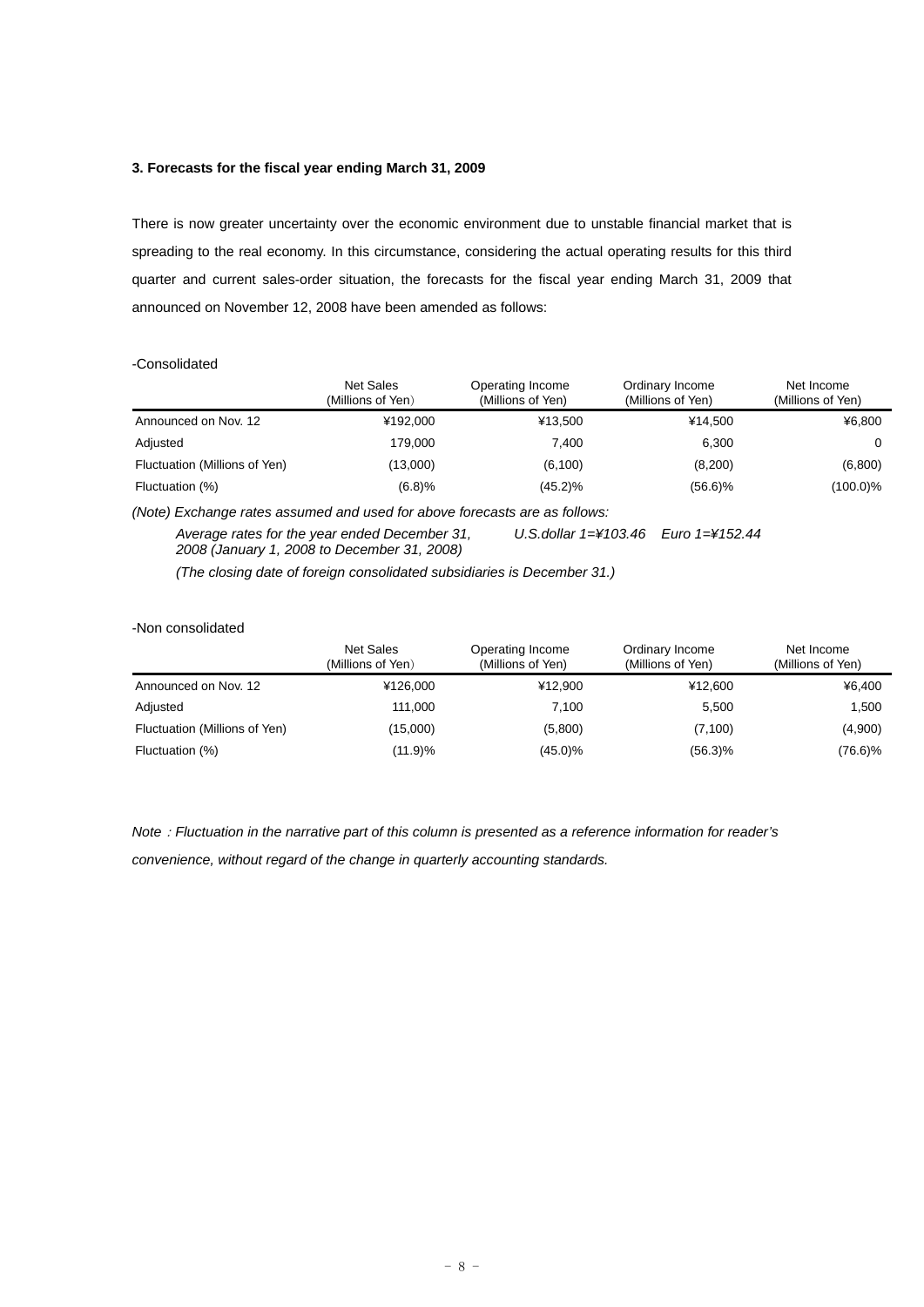# **Consolidated Financial Statements**

|                                          |                                                        | (Millions of Yen)                      |
|------------------------------------------|--------------------------------------------------------|----------------------------------------|
|                                          | <b>Third Quarter</b>                                   | Year End                               |
|                                          | Period End<br>-Current Year<br>As of December 31, 2008 | -Previous Year<br>As of March 31, 2008 |
| <b>Assets</b>                            |                                                        |                                        |
| <b>Current Assets:</b>                   |                                                        |                                        |
| Cash and bank deposits                   | ¥64,697                                                | ¥48,162                                |
| Accounts and notes receivable            | 56,228                                                 | 65,353                                 |
| Short-term investments in securities     | 106                                                    | 1,648                                  |
| Merchandise and finished goods           | 14,372                                                 | 13,310                                 |
| Work in process                          | 5,768                                                  | 5,842                                  |
| Raw materials and supplies               | 10,969                                                 | 10,162                                 |
| Other current assets                     | 7,442                                                  | 8,101                                  |
| Less: Allowance for bad debts            | (217)                                                  | (247)                                  |
| <b>Total current assets</b>              | 159,366                                                | 152,333                                |
| Fixed Assets:                            |                                                        |                                        |
| Property, plant and equipment -net:      |                                                        |                                        |
| Machinery and equipment                  | 39,910                                                 | 37,970                                 |
| Other                                    | 48,981                                                 | 50,100                                 |
| Total property, plant and equipment -net | 88,892                                                 | 88,070                                 |
| Intangibles                              |                                                        |                                        |
| Goodwill                                 | 8,950                                                  | 10,994                                 |
| Other                                    | 1,088                                                  | 818                                    |
| Total intangibles                        | 10,039                                                 | 11,813                                 |
| <b>Investments and Other</b>             |                                                        |                                        |
| Long-term investments in securities      | 4,771                                                  | 5,418                                  |
| Other                                    | 5,846                                                  | 6,929                                  |
| Less: Allowance for bad debts            | (338)                                                  | (336)                                  |
| Total investments and other              | 10,280                                                 | 12,012                                 |
| Total fixed assets                       | 109,211                                                | 111,896                                |
| <b>Total assets</b>                      | 268,577                                                | 264,229                                |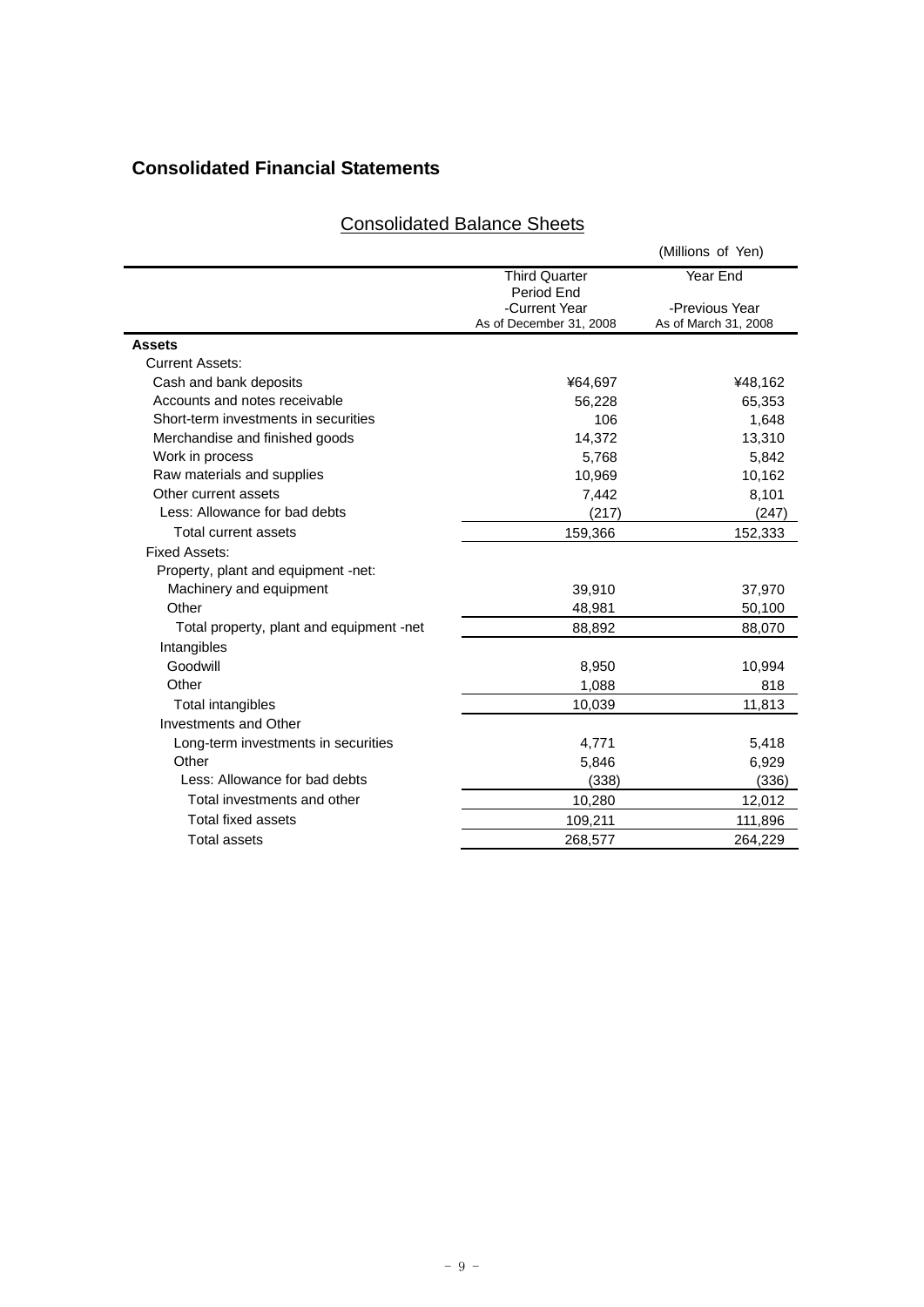|                                               |                                          | (Millions of Yen)                      |
|-----------------------------------------------|------------------------------------------|----------------------------------------|
|                                               | <b>Third Quarter</b><br>Period End       | Year End                               |
|                                               | -Current Year<br>As of December 31, 2008 | -Previous Year<br>As of March 31, 2008 |
| <b>Liabilities</b>                            |                                          |                                        |
| <b>Current Liabilities:</b>                   |                                          |                                        |
| Accounts and notes payable                    | ¥37,508                                  | ¥37,175                                |
| Short-tem bank loans                          | 15,034                                   |                                        |
| Income taxes payable                          | 2,667                                    | 1,494                                  |
| Accrued bonuses to employees                  | 1,356                                    | 2,703                                  |
| Accrued bonuses to directors and statutory    |                                          |                                        |
| auditors                                      | 22                                       | 100                                    |
| Other                                         | 14,655                                   | 20,069                                 |
| <b>Total current liabilities</b>              | 71,245                                   | 61,542                                 |
| Long-term Liabilities:                        |                                          |                                        |
| Reserve for employees' retirement benefits    | 4,209                                    | 3,995                                  |
| Reserve for retirement benefits for directors |                                          |                                        |
| and statutory auditors                        | 119                                      | 112                                    |
| Reserve for product warranty                  | 124                                      | 154                                    |
| Negative goodwill                             | 486                                      | 972                                    |
| Other                                         | 4,006                                    | 4,499                                  |
| Total long-term liabilities                   | 8,945                                    | 9,733                                  |
| <b>Total liabilities</b>                      | 80,191                                   | 71,276                                 |
| <b>Net Assets</b>                             |                                          |                                        |
| Shareholders' Equity:                         |                                          |                                        |
| Common stock                                  | 34,606                                   | 34,606                                 |
| Additional paid-in capital                    | 44,342                                   | 44,343                                 |
| Retained earnings                             | 118,169                                  | 117,578                                |
| Treasury stock                                | (11, 351)                                | (11, 347)                              |
| Total shareholders' equity                    | 185,767                                  | 185,181                                |
| Valuation and Adjustments:                    |                                          |                                        |
| Net unrealized gain on other securities       | 133                                      | 469                                    |
| Foreign currency translation adjustments      | 1,119                                    | 5,302                                  |
| Total valuation and adjustments               | 1,253                                    | 5,772                                  |
| <b>Minority Interests</b>                     | 1,365                                    | 1,999                                  |
| Total net assets                              | 188,386                                  | 192,953                                |
| Total liabilities and net assets              | 268,577                                  | 264,229                                |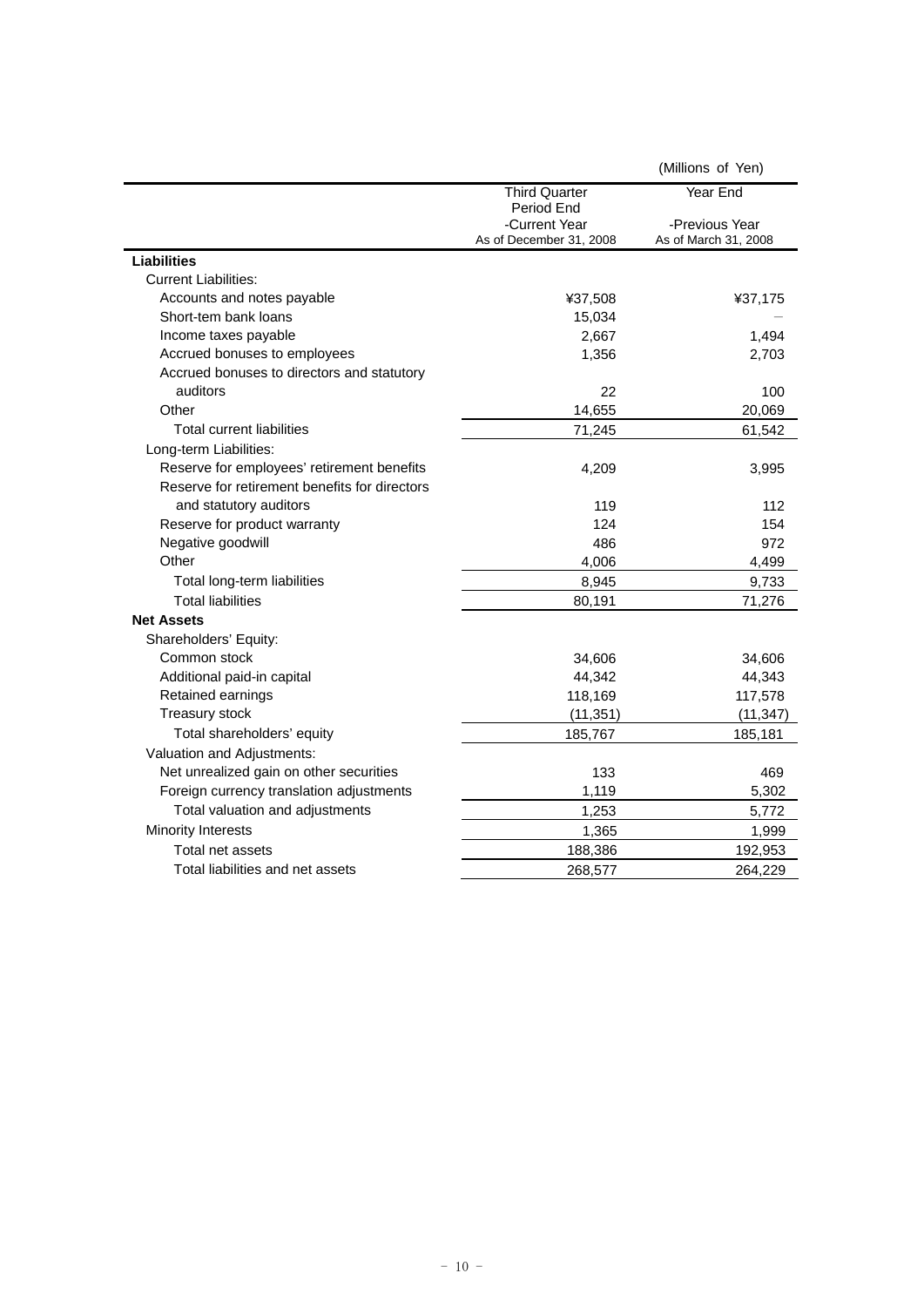$\overline{\phantom{0}}$ 

Ē.

|                                                  | (Millions of Yen)                                                                                      |
|--------------------------------------------------|--------------------------------------------------------------------------------------------------------|
|                                                  | <b>Third Quarter Period Ended</b><br>December 31, 2008<br>(From April 1, 2008<br>to December 31, 2008) |
| Net sales                                        | ¥151,028                                                                                               |
| Cost of sales                                    | 107,137                                                                                                |
| Gross profit                                     | 43,891                                                                                                 |
| Selling, general and administrative expenses:    | 31,215                                                                                                 |
| Operating income                                 | 12,676                                                                                                 |
| Non-operating income:                            |                                                                                                        |
| Interest income                                  | 454                                                                                                    |
| Amortization of negative goodwill                | 901                                                                                                    |
| Equity earnings of affiliates                    | 57                                                                                                     |
| Other                                            | 910                                                                                                    |
| Total non-operating income                       | 2,323                                                                                                  |
| Non-operating expenses:                          |                                                                                                        |
| Interest expenses                                | 63                                                                                                     |
| Foreign exchange loss                            | 2,724                                                                                                  |
| Other                                            | 245                                                                                                    |
| Total non-operating expenses                     | 3,033                                                                                                  |
| Ordinary income                                  | 11,966                                                                                                 |
| Extraordinary gain:                              |                                                                                                        |
| Gain on sales of property and equipment          | 54                                                                                                     |
| Reversal of reserve for product warranty         | 13                                                                                                     |
| Other                                            | 14                                                                                                     |
| Total extraordinary gain                         | 82                                                                                                     |
| Extraordinary losses:                            |                                                                                                        |
| Loss on sales/disposal of property and equipment | 167                                                                                                    |
| Loss on sale of investments in securities        | 21                                                                                                     |
| Loss on write-down of investments in securities  | 691                                                                                                    |
| Other                                            | 15                                                                                                     |
| Total extraordinary losses                       | 895                                                                                                    |
| Income before income tax and minority interests  | 11,152                                                                                                 |
| Income taxes-current                             | 5,357                                                                                                  |
| Income taxes-deferred                            | 1,278                                                                                                  |
| Total income taxes                               | 6,636                                                                                                  |
| Minority interests                               | 140                                                                                                    |
| Net income                                       | 4.375                                                                                                  |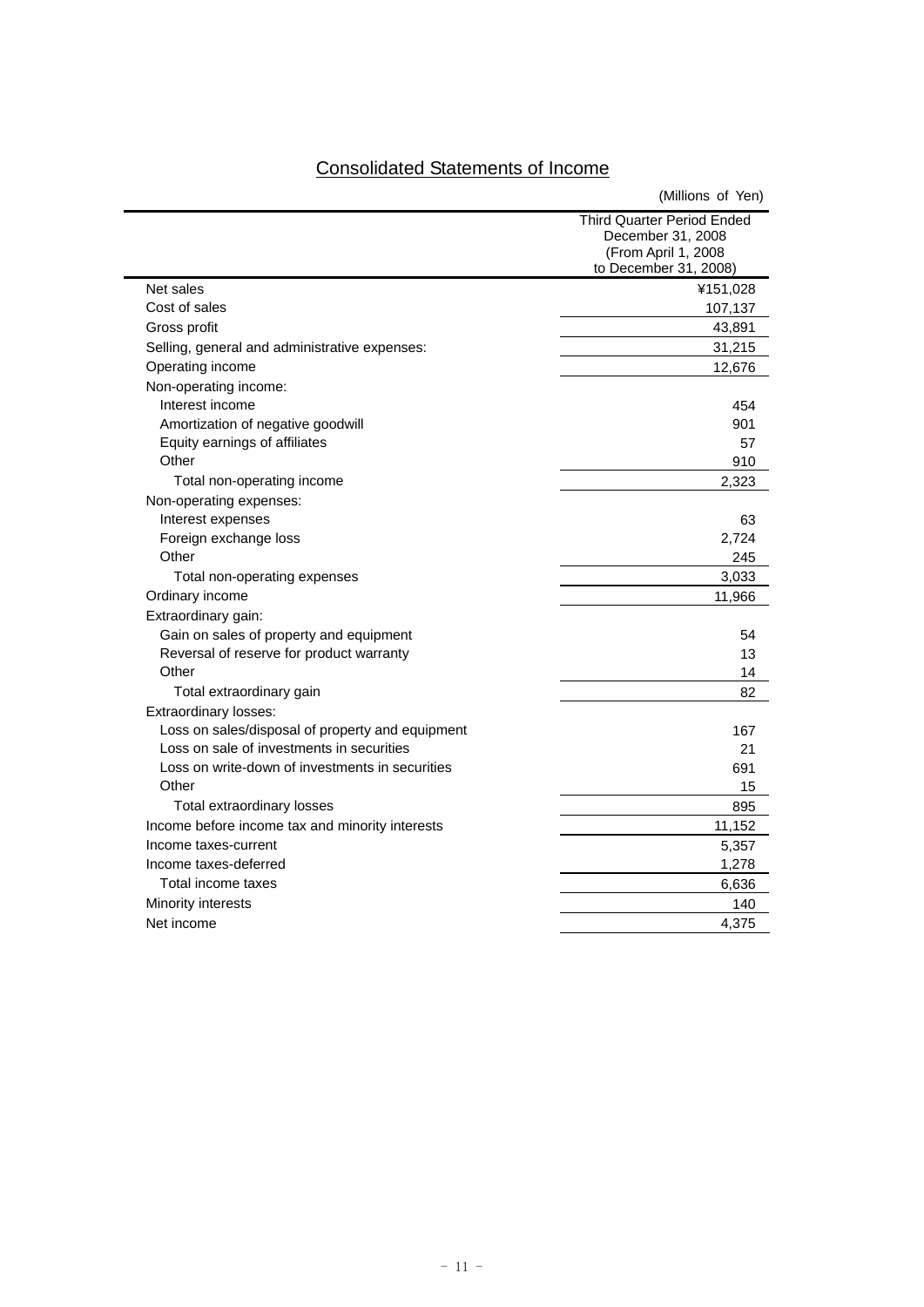# **Additional notes:**

- (1) Going concern issues: Not applicable.
- (2) Significant change in shareholders' equity: Not applicable.

# **For reference:**

Summary of consolidated statement of income for the third quarter period ended December 31, 2007 is as follows:

|                                                 |                                                                                                        | (Millions of Yen)        |
|-------------------------------------------------|--------------------------------------------------------------------------------------------------------|--------------------------|
|                                                 | <b>Third Quarter Period Ended</b><br>December 31, 2007<br>(From April 1, 2007<br>to December 31, 2007) |                          |
| Net sales<br>Cost of sales                      | (Amount)<br>¥155,833<br>103,274                                                                        | $(\% )$<br>100.0<br>66.3 |
| Gross profit                                    | 52,558                                                                                                 | 33.7                     |
| Selling, general and administrative expenses    | 30,722                                                                                                 | 19.7                     |
| Operating income                                | 21,836                                                                                                 | 14.0                     |
| Non-operating income                            | 2,167                                                                                                  | 1.4                      |
| Non-operating expenses                          | 315                                                                                                    | 0.2                      |
| Ordinary income                                 | 23,688                                                                                                 | 15.2                     |
| Extraordinary gain                              | 70                                                                                                     | 0.1                      |
| <b>Extraordinary losses</b>                     | 235                                                                                                    | 0.2                      |
| Income before income tax and minority interests | 23,524                                                                                                 | 15.1                     |
| Income taxes                                    | 6,678                                                                                                  | 4.3                      |
| Minority interests                              | 119                                                                                                    | 0.1                      |
| Net income                                      | 16,726                                                                                                 | 10.7                     |